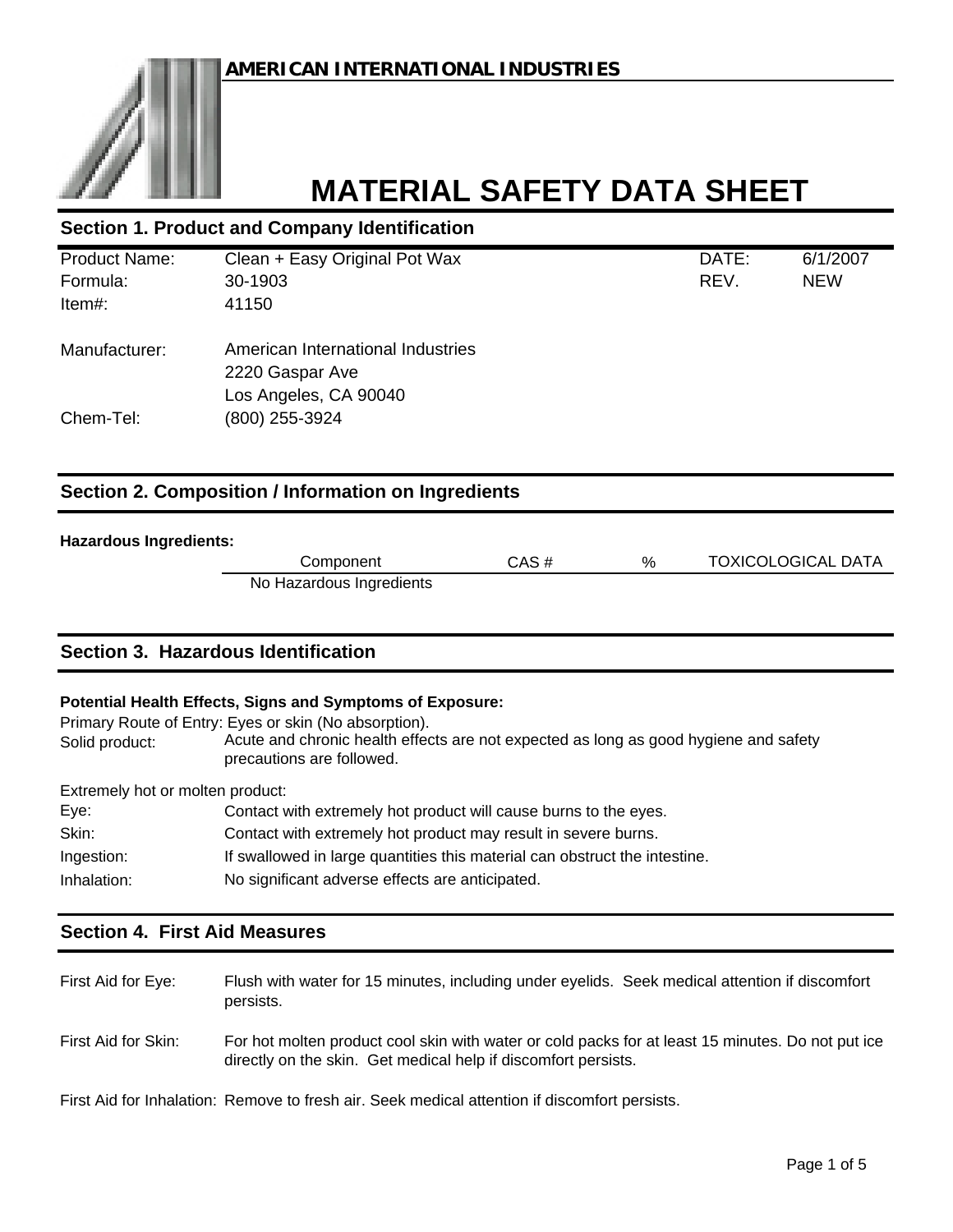# **AMERICAN INTERNATIONAL INDUSTRIES**



# **MATERIAL SAFETY DATA SHEET**

First Aid for Ingestion: Rinse mouth out with water. Only induce vomiting if directed by a physician. Never give anything by mouth to an unconscious person. Seek prompt medical attention.

# **Section 5. Fire Fighting Measures**

| Flash Point (°F/°C):             | Not applicable                                                                                                                                                                                       |
|----------------------------------|------------------------------------------------------------------------------------------------------------------------------------------------------------------------------------------------------|
| Flammable Limit<br>$(vol\%):$    | Not applicable                                                                                                                                                                                       |
| Auto-ignition Temp.<br>$(vol\%)$ | None Established                                                                                                                                                                                     |
| <b>Extinguisher Media:</b>       | Carbon Dioxide, Foam, Water Fog and dry chemical                                                                                                                                                     |
| Fire Fighting<br>Instructions:   | Wear protective clothing to prevent contact with skin and eyes. Do not release runoff from fire<br>control methods to sewers or waterways.                                                           |
| Fire Fighting<br>Equipment:      | Because fire may produce toxic thermal decomposition products, wear a self-contained<br>breathing apparatus (SCBA) with a full face piece operated in pressure-demand or positive-<br>pressure mode. |

#### **Section 6. Accidental Release Measures**

Spill or Release Procedures: No special precautions necessary. Sweep up to avoid slipping hazard. If molten, allow to cool and scrape up.

#### **Section 7. Handling and Storage**

Handling: Storage: Observe precautions found on the label. Wash face and hands thoroughly with soap and water after handling and before eating, drinking or smoking. Avoid contamination. Use only with adequate ventilation. Store in a cool, dry place away from heat, sparks, flame and direct sunlight. Store away from combustibles and incompatible materials.

### **Section 8. Exposure Controls / Personal Protective Equipment**

Engineering Controls: Provide exhaust ventilation or other engineering controls to keep airborne concentrations of mists and/or vapors below the recommended exposure limits. An eye wash station and safety shower should be located near the work-station.

#### Personal Protective Equipment

Hand Protection: When handling product at elevated temperatures, use heat-resistant gloves. With product at ambient temperatures, use disposable nitrile, neoprene or butyl rubber gloves with repeated or prolonged use.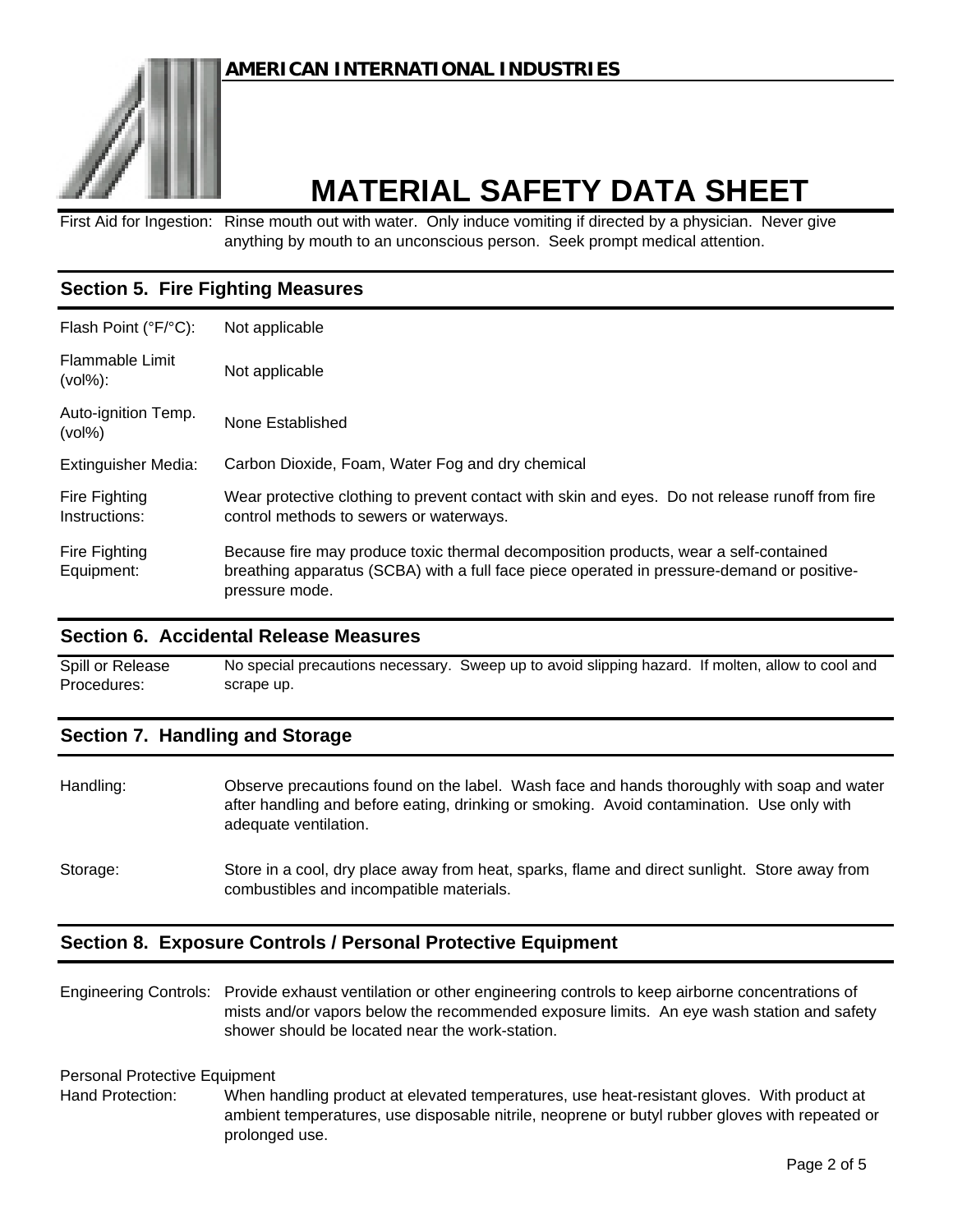

| Eye Protection:                | Use a full-face shield and safety glasses if handling heated material. With product at ambient<br>temperatures, use safety glasses equipped with side shields.                                                                                                                                                                                  |
|--------------------------------|-------------------------------------------------------------------------------------------------------------------------------------------------------------------------------------------------------------------------------------------------------------------------------------------------------------------------------------------------|
| <b>Body Protection:</b>        | Prevent skin contact when handling heated material. Use insulated, heat-resistant clothing such<br>as apron or slicker suit.                                                                                                                                                                                                                    |
|                                | Respiratory Protection: The need for respiratory protection is not anticipated under normal use conditions and with<br>adequate ventilation. If elevated airborne concentrations above applicable workplace exposure<br>levels are anticipated, a NIOSH approved organic vapor respirator equipped with a dust/mist<br>prefilter should be use. |
| General Hygienic<br>Practices: | Avoid breathing dust, vapor or mist. Avoid contamination of food, beverages, or smoking<br>materials. Wash thoroughly after handling, and before eating, drinking or smoking. Remover<br>contaminated clothing promptly and clean thoroughly before reuse.                                                                                      |

# **Section 9. Physical and Chemical Properties**

| Appearance @<br>$100^{\circ}$ C: | Clear Amber Liquid | Viscosity @<br>$100^{\circ}$ C: |
|----------------------------------|--------------------|---------------------------------|
| Odor:                            | Characteristic     | <b>Vapor Pressure:</b>          |
| рH                               | Not applicable     | <b>Vapor Density:</b>           |
| <b>Specific Gravity:</b>         | Not applicable     | <b>Evaporation Rate:</b>        |
| Ignition:                        | Not applicable     |                                 |
| % Volatile                       | Not applicable     |                                 |
| <b>Boiling Point /</b>           | Not applicable     |                                 |
| <b>Freezing Point</b>            |                    |                                 |
| <b>Solubility</b>                | Insoluble          |                                 |

**Viscosity @ 100°C:** 230 - 270 Vapor Pressure: Not applicable **Vapor Density:** Not applicable **Evaporation Rate: Not applicable** 

### **Section 10. Stability and Reactivity**

Stability: Stable None. Incompatibility (Materials to Avoid): None. Hazardous Polymerization: Will not occur Conditions to Avoid: Hazardous Decomposition Products: Heat and open flames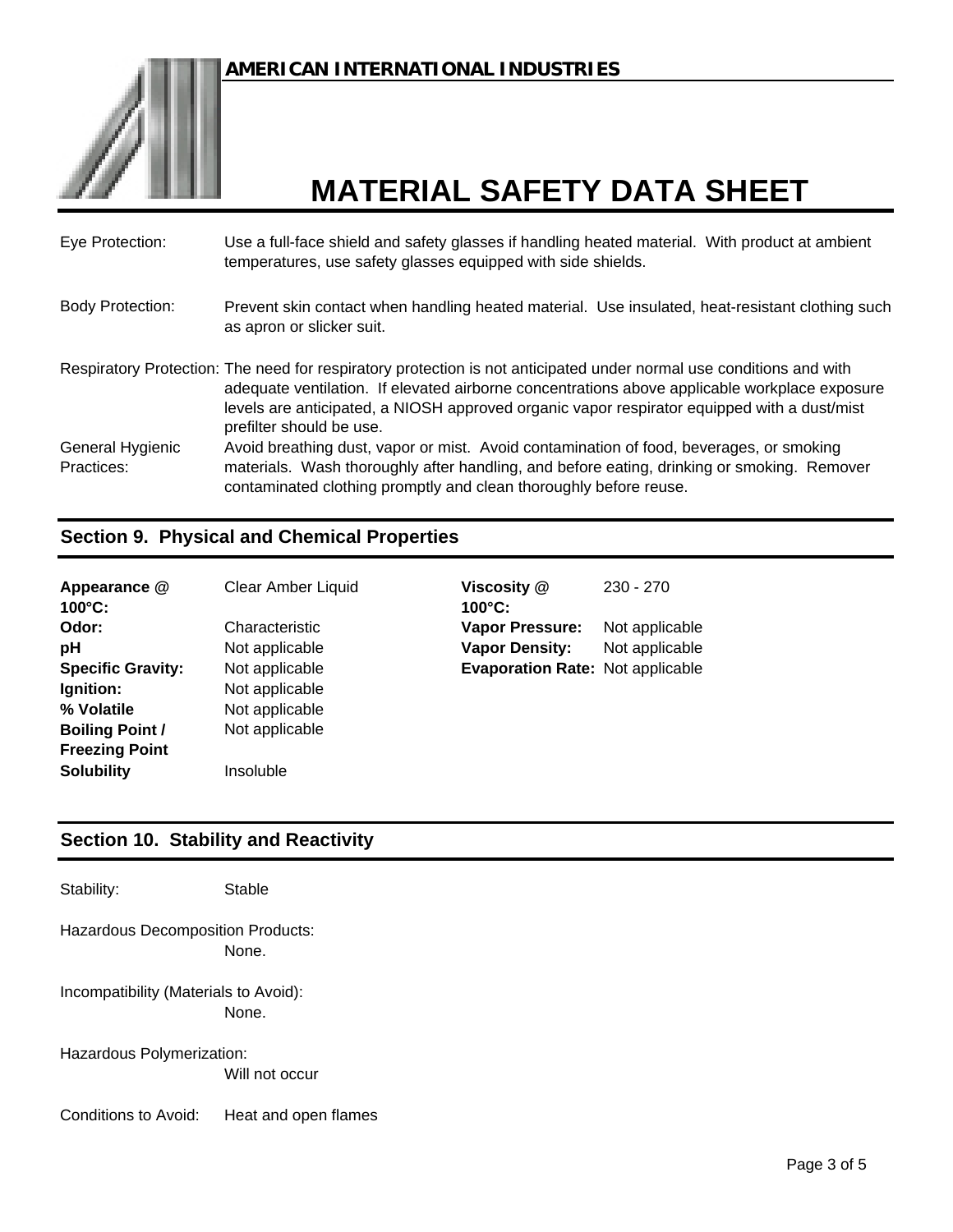

# **Section 11. Toxicological Information**

| Acute Oral Toxicity:                    | No data available |  |
|-----------------------------------------|-------------------|--|
| <b>Acute Toxicity to Invertebrates:</b> | No data available |  |
| Acute Toxicity to Algae:                |                   |  |
|                                         | No data available |  |
| Irritation - Skin:                      | No data available |  |
| Irritation - Eye:                       | No data available |  |
| Sensitization:                          | No data available |  |
| Mutagenicity:                           | None              |  |
| Sub-chronic Toxicity:                   | None              |  |

### **Section 12. Ecological Information**

| Ecotoxicological Information        |                   |  |
|-------------------------------------|-------------------|--|
| Acute Toxicity to Fish:             |                   |  |
|                                     | No data available |  |
| Acute Toxicity to Invertebrates:    |                   |  |
|                                     | No data available |  |
|                                     |                   |  |
| Acute Toxicity to Algae             |                   |  |
|                                     | No data available |  |
|                                     |                   |  |
| Bioconcentration: No data available |                   |  |
| Toxicity to Sewage Bacteria:        |                   |  |
|                                     | No data available |  |
|                                     |                   |  |
| <b>Chemical Fate Information</b>    |                   |  |
| Biodegradability: No data available |                   |  |
|                                     |                   |  |
| Chemical Oxygen Demand:             |                   |  |
|                                     | No data available |  |
|                                     |                   |  |

# **Section 13. Disposable Considerations**

May be disposed of in a landfill or incinerated. Follow Federal, State and Local regulations for disposal.